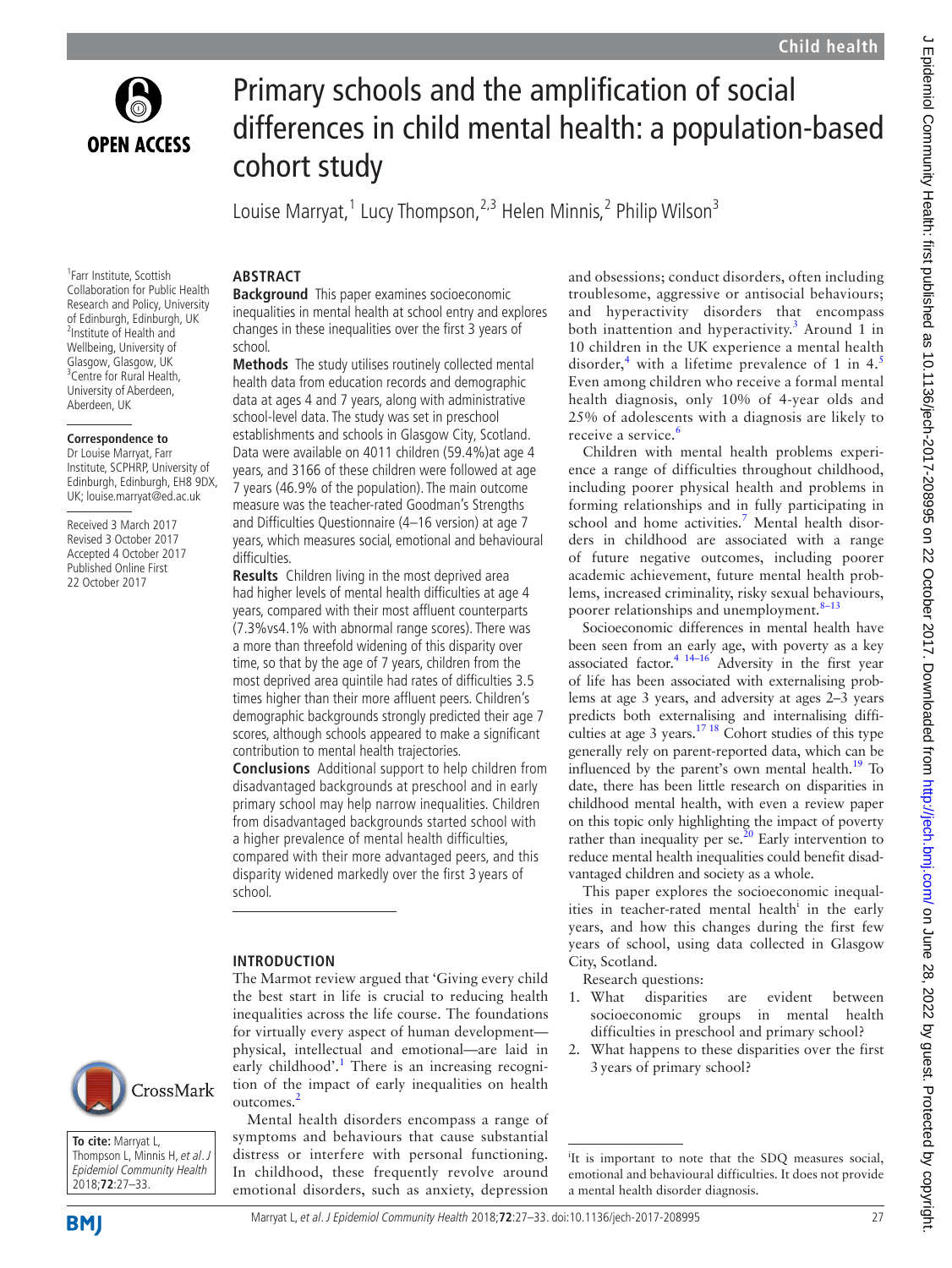3. Can mental health trajectories be explained by (1) children's demographics at school entry and (2) school characteristics, such as denomination?

# **Methods**

The key outcome measure in the study was Goodman's Strengths and Difficulties Questionnaire  $(SDQ)$ .<sup>21</sup> The SDQ is a brief behavioural screening questionnaire containing 25 questions covering five domains: Conduct Problems, Hyperactivity/ Inattention, Emotional Symptoms, Peer Relationship Problems and Prosocial Skills. The first four scales can be combined to create a Total Difficulties score. There are several versions of the SDQ available: the current study used the age 3–4 teacher-rated version in preschool (at age 4 years) and the age 4–16 teacher-rated version in Primary 3 (at age 7–8 years). The two age versions are similar to each other and bar two items in the Conduct Problems scale, which are 'softer' in the version of ages 3–4 years to reflect children's development at that age. A cut-off (children scoring above  $16/40$ <sup>ii</sup> is available, which produces an 'abnormal' score, giving an idea of children with likely difficulties. This cut-off has been established to include approximately 10% of children aged 4–16 years in a normal population.<sup>[22](#page-6-10)</sup> Although models fitted using the continuous scores would carry more power, the current study uses the banded scores as they were felt to be more meaningful to both education and health professionals using the results.

It is important to note that the SDQ does not give a diagnosis of particular mental health disorders but rather gives a broad idea of mental health difficulties. The scale directly measures some aspects of mental health, such as symptoms of hyperactivity and inattention, and indirectly measures others, such as having frequent tummy aches or headaches and frequently being worried, which may both indicate emotional disorders such as anxiety in children. Furthermore, there are some mental health disorders that are not covered in the SDQ, such as eating disorders and selective mutism, although it is likely that such disor-ders are comorbid with other mental health disorders.<sup>[23](#page-6-11)</sup>

The key measure of deprivation was the Glasgow Index of Multiple Deprivation (GIMD). This is based on the Scottish Index of Multiple Deprivation (SIMD), which is renewed every 4years and calculated using measures of income, housing, crime, employment, health and education data. $24$  Due to Glasgow's relatively high levels of deprivation, this study used 'Glasgow SIMD quintiles' (GIMD) for these analyses, which group the SIMD scores into quintiles within Glasgow City only, leading to similar numbers of individuals in each quintile.<sup>iii</sup> All variables are described in [table](#page-1-0) 1.

Formal ethical review was not required for this study because of it being an analysis of secondary data, which were collected as part of a service review. Data were anonymised prior to use for research purposes. Although formal ethical review board approval was not required for the present analysis of the data, the ethical issues possibly raised by this study were considered by the research team. It was concluded that the project posed no harm to the participants, the schools or the different regions, as the anonymised data were collected by educational establishments as part of the routine documentation passed to primary schools for the benefit of teachers and pupils. For example, teachers are trained to interpret results and are encouraged to

<span id="page-1-0"></span>

| Table 1    | Description of variables explored in the analysis                                                                                                                                                                                                                                                                                                                                                                                                                                                           |                                                                                                        |
|------------|-------------------------------------------------------------------------------------------------------------------------------------------------------------------------------------------------------------------------------------------------------------------------------------------------------------------------------------------------------------------------------------------------------------------------------------------------------------------------------------------------------------|--------------------------------------------------------------------------------------------------------|
| Level      | Variable                                                                                                                                                                                                                                                                                                                                                                                                                                                                                                    | Source                                                                                                 |
| Individual | Preschool mental health difficulties Teacher-rated SDQ-Education                                                                                                                                                                                                                                                                                                                                                                                                                                            | Services routine data                                                                                  |
|            | Sex                                                                                                                                                                                                                                                                                                                                                                                                                                                                                                         | <b>Education Services routine data</b>                                                                 |
|            | Ethnicity                                                                                                                                                                                                                                                                                                                                                                                                                                                                                                   | <b>Education Services routine data</b>                                                                 |
|            | <b>Glasgow Index of Multiple</b><br>Deprivation (at preschool and<br>Primary 3)                                                                                                                                                                                                                                                                                                                                                                                                                             | From child's home postcode,<br>which is collected as part of<br><b>Education Services routine data</b> |
|            | Looked After Status (at preschool<br>and Primary 3)                                                                                                                                                                                                                                                                                                                                                                                                                                                         | <b>Education Services routine data</b>                                                                 |
| School     | Religious affiliation<br>(denominational or non-<br>denominational)                                                                                                                                                                                                                                                                                                                                                                                                                                         | <b>Education Scotland</b>                                                                              |
|            | Her Majesty's Inspectorate for<br>education (HMIe)/Education<br>Scotland follow-up report required<br>(where the initial school report<br>was unsatisfactory)                                                                                                                                                                                                                                                                                                                                               | <b>Education Scotland</b>                                                                              |
|            | School pupil roll                                                                                                                                                                                                                                                                                                                                                                                                                                                                                           | Schools census-Education<br>Services routine data                                                      |
|            | School exclusions per 1000 pupils                                                                                                                                                                                                                                                                                                                                                                                                                                                                           | Schools census-Education<br>Services routine data                                                      |
|            | Proportion of children entitled to<br>free school meals (a means-tested<br>benefit when collected)                                                                                                                                                                                                                                                                                                                                                                                                          | Schools census-Education<br>Services routine data                                                      |
|            | SDQ, Strengths and Difficulties Questionnaire.                                                                                                                                                                                                                                                                                                                                                                                                                                                              |                                                                                                        |
|            | use them to flag up where children may need extra support in<br>the early days of primary school. In addition, data are being used<br>by Education Services at a higher level to explore issues such<br>as the following: does nursery size affect social, emotional and<br>behavioural development, which can then be taken into account<br>when planning for new city nurseries.<br>Overall, 4011 children had a preschool (age 4 years) SDQ<br>completed in 2012. This equates to 59.4% of the estimated |                                                                                                        |

Overall, 4011 children had a preschool (age 4 years) SDQ completed in 2012. This equates to 59.4% of the estimated preschool population in Glasgow City in that year ( $n=6756$ ).<sup>[25](#page-6-13)</sup> Of these, 3166 were able to be matched with their age 7 SDQ (79%). This meant that we had matched preschool and Primary 3 data for 46.9% of the preschool population in 2012. Data at age 7 years were collected from all 137 state-funded primary schools in the city.

Multilevel models, using MLwiN V.2.18 to evaluate the mental health of children within schools, were fitted, predicting having an abnormal Total Difficulties score at age 7 years. This type of analysis is similar to standard regression modelling; however, it has the added advantage of taking into account different levels of grouping, for example, children within schools. This is important because, in this example, children within a school are more similar to each other than to children in another school (due to catchment areas, parent selection of school, etc). Because of this, using a standard regression model may mean that error is not adequately controlled for, in the way that multilevel models control for it. Empty single-level and two-level models (children within schools) were fitted first to explore whether multilevel models were necessary. The Wald statistic from the empty model suggested that there were significant differences in levels of abnormal Total Difficulties scores at age 7 years, and thus multilevel models should be fitted in order to give the correct errors in the models. Furthermore, residuals from the empty model were plotted: 10 schools (out of the 137) had 95% CIs, which lay above the '0' line, indicating a statistically significant difference in these schools' levels of abnormal scores compared with the

iiCut-offs for the subscales can be found at www.sdqinfo.org

iiiGIMD is produced by the Glasgow Centre for Population Health http://www.gcph.co.uk/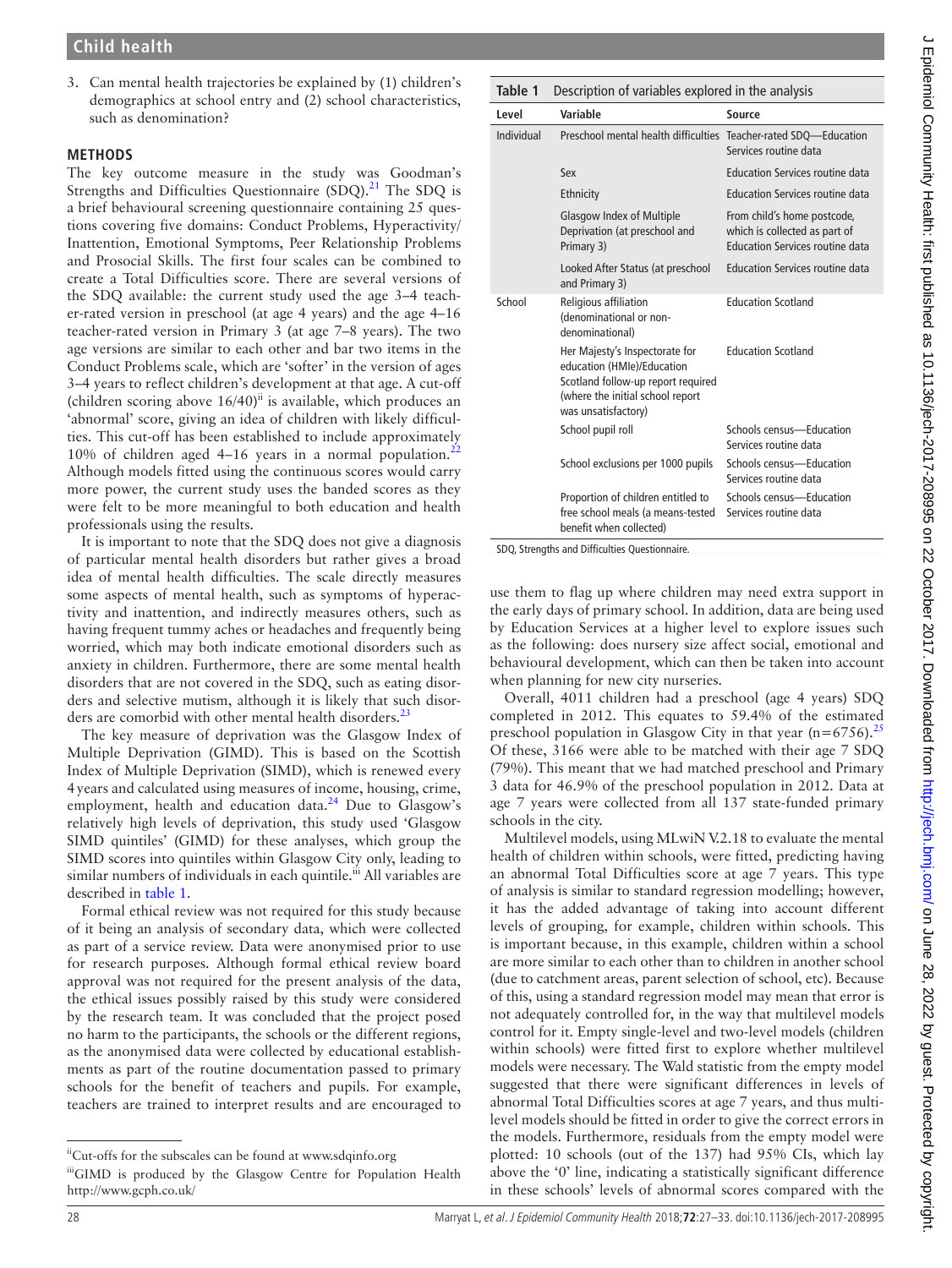<span id="page-2-0"></span>

| Frequencies of cohort characteristics<br>Table 2  |             |
|---------------------------------------------------|-------------|
| Variable                                          | % (n)       |
| Sex                                               |             |
| Boys                                              | 48.4 (1939) |
| Girls                                             | 51.6 (2071) |
| Ethnicity                                         |             |
| White UK                                          | 74.2 (2312) |
| Non-white UK                                      | 25.8 (806)  |
| Looked After Status at preschool                  |             |
| Not 'Looked After'                                | 98.2 (3936) |
| 'Looked After'                                    | 1.8(74)     |
| Home multiple deprivation quintile (at preschool) |             |
| 1-Most deprived                                   | 28.4 (1104) |
| $\overline{2}$                                    | 22.5 (876)  |
| $\overline{3}$                                    | 19.1 (743)  |
| $\overline{4}$                                    | 16.7 (648)  |
| 5-Least deprived                                  | 13.3 (517)  |
| Looked After Status at Primary 3                  |             |
| Not 'Looked After'                                | 97.2 (3898) |
| 'Looked After'                                    | 2.8(112)    |
| Home multiple deprivation quintile (at Primary 3) |             |
| 1-Most deprived                                   | 27.5 (1103) |
| $\overline{2}$                                    | 23.8 (955)  |
| 3                                                 | 22 (882)    |
| 4                                                 | 16.7 (670)  |

mean, again supporting the need for multilevel (as opposed to single-level) models being fitted.

Each child level variable was individually entered into an unadjusted model in order to assess the significance of each factor at a binary level. Each of the level 2 (school-level) variables was then entered into multilevel models one at a time as fixed effects. The significant variables were then entered into the multivariate multilevel linear model in clusters by type of variable. Child characteristics, such as gender and ethnicity, were entered into the model first, followed by any significant family characteristics at the child level (eg, home area deprivation).

Each variable was checked for statistical significance, and any variables that lost significance were removed one at a time from the model. Residuals from the adjusted model were again examined visually through caterpillar plots.

#### **Results**

The sample demographics were similar to that of the population of children in Glasgow: 51.6% were girls, 28%–29% lived in the areas of highest deprivation within the city at each time point (using quintiles of GIMD), compared with 13% in the most affluent. Three-quarters (74.2%) of the children were of a white UK ethnicity, compared with 71% in the overall school-age population in  $2014<sup>26</sup>$  $2014<sup>26</sup>$  $2014<sup>26</sup>$  In the cohort at preschool, 1.8% of children had 'Looked After Status' (meaning that they were under the supervision of Social Work Services, either living at home with their parent(s) or living away from home in various settings), rising to 2.8% at Primary 3. This compares with 3% in the population of Glaswegian children overall [\(table](#page-2-0) 2).

Children who lived in the most deprived area quintile in Glasgow when they started school were substantially more likely to have an abnormal SDQ score at age 4 years, compared with children in the most affluent area quintile (7.3% vs 4.1%). Strikingly, by age 7 years, the gap between the two groups had widened 3.5-fold, so that 14.7% of children in the most deprived area quintile had an abnormal score, compared with 3.6% of children from the most affluent area quintile. Differences were even starker in boys: scores in the most deprived quintile rose from 11.5% at age 4 years to 20.1% at age 7 years, while in the most affluent quintile, scores fell from 6.7% to 5.3%.

The only group in which scores fell between preschool and Primary 3 was the most affluent: scores increased in all other socioeconomic groups ([figure](#page-2-1) 1).

The disparity in mental health difficulties changed to different extents depending on which subscale of the SDQ was examined. The largest increase in inequalities was on the hyperactivity/inattention domain, where the prevalence levels between the least and the most deprived quintiles increased by almost 10%, from a difference of 4% at age 4 years to 13.8% at age 7 years, with the disparity in conduct problems also increasing by 5.5%. By contrast, peer relationship difficulties fell for all groups, with the gap remaining broadly similar (increasing by 0.8%), while the difference between levels of abnormal prosocial behaviour



<span id="page-2-1"></span>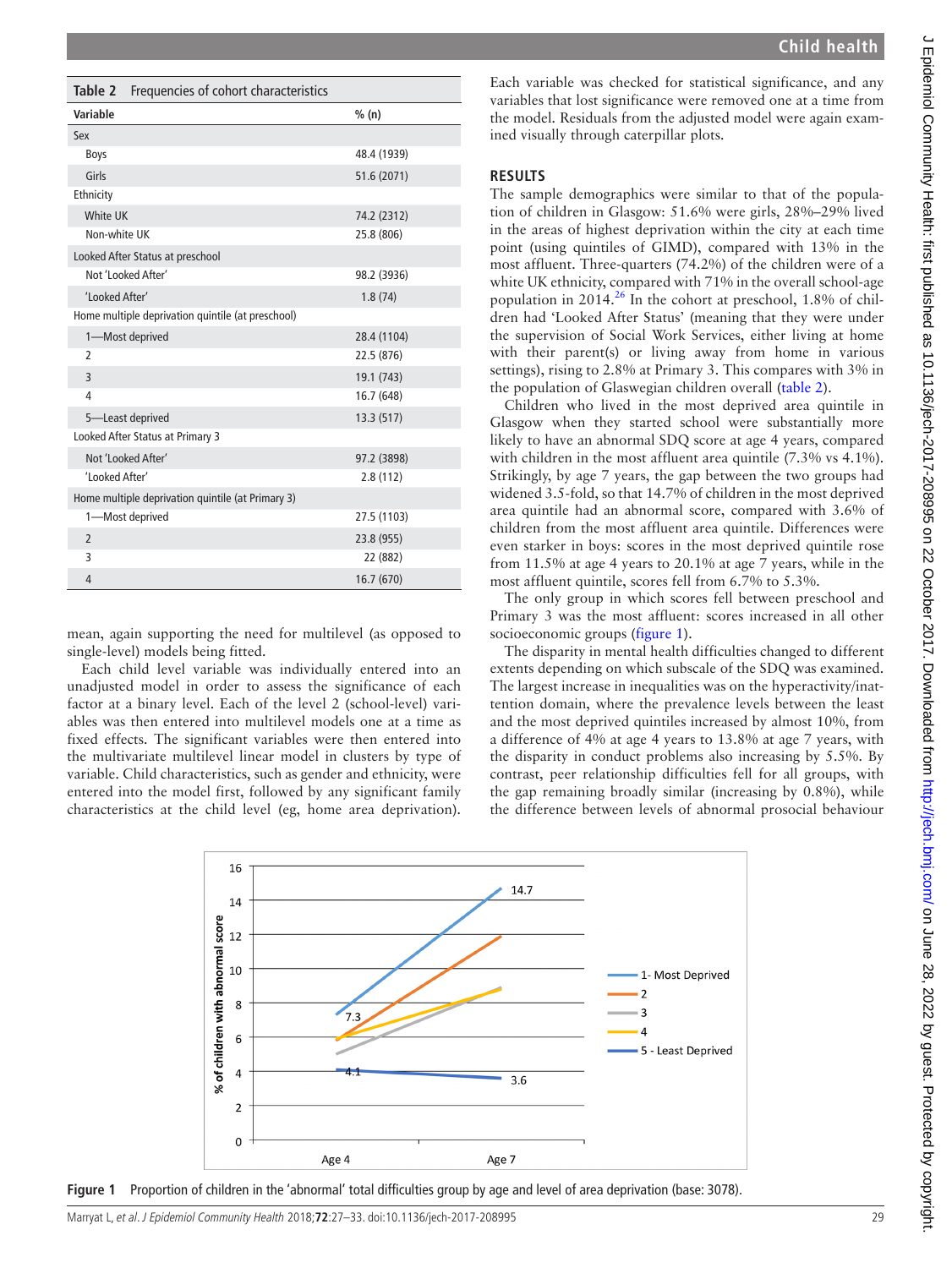<span id="page-3-0"></span>

|                            | Age 4 years   |                |                                                                  | Age 7 years          |                |                                                                  | Difference in                              |
|----------------------------|---------------|----------------|------------------------------------------------------------------|----------------------|----------------|------------------------------------------------------------------|--------------------------------------------|
|                            | Most deprived | Least deprived | <b>Disparity between</b><br>most and least<br>deprived quintiles | <b>Most deprived</b> | Least deprived | <b>Disparity between</b><br>most and least<br>deprived quintiles | disparity between<br>ages 4 and<br>7 years |
| <b>Emotional Symptoms</b>  | 5.8           | 3.3            | 2.5                                                              | 7.8                  |                | 4.8                                                              | 2.3                                        |
| <b>Conduct Problems</b>    | 8.2           |                | 3.2                                                              | 11.7                 |                | 8.7                                                              | 5.5                                        |
| Hyperactivity/Inattention  | 10.4          | 6.4            | $\overline{4}$                                                   | 22.3                 | 8.5            | 13.8                                                             | 9.8                                        |
| Peer Relationship Problems | 9.1           | 5.6            | 3.5                                                              | 6                    | $\cdot$ .7     | 4.3                                                              | 0.8                                        |
| Prosocial skills           | 13.7          | 7.9            | 5.8                                                              | 10.2                 |                | 5.2                                                              | $-0.6$                                     |

\*Total Difficulties is the sum of the four negative SDQ scales: Conduct Problems, Hyperactivity/Inattention, Peer Relationship Problems and Emotional Symptoms.

scores decreased by 0.6%, again with levels in all groups falling ([table](#page-3-0) 3).

#### **Discussion**

Having established that there does appear to be a widening of inequalities between ages 4 and 7 years, a series of multilevel models were fitted to explore which factors independently predict having an abnormal score at age 7 years. At a univariable level, all individual-level variables were significantly associated with having an abnormal Total Difficulties score at age 7 years. The strongest predictor of having an abnormal score at age 7 years was having an abnormal Total Difficulties score at age 4 years (OR 6.05, 95% CI 5.86 to 6.24). Current (Primary 3) Looked After Status gave higher odds of an abnormal Total Difficulties score at age 7 years (OR 4.1, 95% CI 3.88 to 4.32), and level of home area deprivation gave higher odds at age 4 years (preschool) (OR for most deprived quintile 1.73, 95% CI 1.42 to 2.06) ([table](#page-3-1) 4). These two variables were, therefore, put into to multivariable models, alongside the other individual-level variables.

At a univariable level, two variables that were operating at a school level were significantly related to having an abnormal score at Primary 3. A higher proportion of children within the school who were entitled to free school meals (a proxy for income levels of children within the school) were associated with higher levels of abnormal scores at age 7 years, as was having a higher number of school exclusions per 1000 pupils in a school. School religious affiliation, attendance levels and inspection report results were not associated with higher levels of abnormal scores ([table](#page-4-0) 5).

School-level variables significant at a binary level were no longer significant once individual-level characteristics were controlled for; therefore, the final model predicting an abnormal Total Difficulties score at age 7 years contained only individual-level variables ([table](#page-4-1) 6). The strongest predictor of having an abnormal score at age 7 years was having an abnormal score at age 4 years (OR 5.05, 95% CI 4.84 to 5.26). Both living in a more deprived area at age 4 years and having ever Looked After Status at age 7 years were associated with having an abnormal Total Difficulties score at age 7 years, as was being male and being of a white UK ethnicity.

Variables entered into the models prior to this were as follows: (level 1—child) sex, ethnicity, preschool GIMD, Primary 3 Looked After Status and preschool SDQ Total Difficulties; (level 2—school) percentage on free school meals and exclusions per 1000 pupils.

Although none of the measured school-level variables were independently associated with having an abnormal Total Difficulties score at age 7 years, there was a significant amount of variation between schools, which was unexplained. Nine schools (6.6%) had scores significantly higher than the mean, which is more than the 5%, which would be expected by chance.

It appears that the first 3years of primary school amplify the already marked inequalities in mental health difficulties, and that some unmeasured school factors may play a role in this. In some schools, children had lower levels of mental health at age 7 years, even after their mental health score at preschool and intake characteristics were controlled for. School-level variance, which appeared to be an important factor in relation to the widening mental health disparity, was unexplained using the available measures: none of the school-level characteristics that were tested explained any of the variance in the models.

<span id="page-3-1"></span>

| Unadjusted multilevel models: pupil-level variables<br>Table 4                                                                  |                              |      |  |  |
|---------------------------------------------------------------------------------------------------------------------------------|------------------------------|------|--|--|
|                                                                                                                                 | <b>Beta coefficient (SE)</b> | 0R   |  |  |
| Sex                                                                                                                             |                              |      |  |  |
| Male                                                                                                                            | $1.06(0.13)$ **              | 2.89 |  |  |
| Female                                                                                                                          | $\mathbf{0}$                 |      |  |  |
| Ethnicity                                                                                                                       |                              |      |  |  |
| White UK                                                                                                                        | $0.95(0.18)$ **              | 2.59 |  |  |
| Non-white UK                                                                                                                    | 0                            |      |  |  |
| Preschool ever Looked After                                                                                                     |                              |      |  |  |
| <b>Ever Looked After</b>                                                                                                        | $1.32(0.32)$ **              | 1.74 |  |  |
| Never Looked After                                                                                                              | $\mathbf{0}$                 |      |  |  |
| Home GIMD (preschool)                                                                                                           |                              |      |  |  |
| 1-Most deprived                                                                                                                 | $1.73(0.56)$ **              | 5.64 |  |  |
| $\mathfrak z$                                                                                                                   | $1.41(0.57)$ **              | 4.1  |  |  |
| 3                                                                                                                               | 0.5(0.65)                    |      |  |  |
| 4                                                                                                                               | 0.5(0.65)                    |      |  |  |
| 5-Least deprived                                                                                                                | $\overline{0}$               |      |  |  |
| Primary 3 Ever Looked After                                                                                                     |                              |      |  |  |
| <b>Ever Looked After</b>                                                                                                        | $1.41(0.22)$ **              | 4.1  |  |  |
| Never Looked After                                                                                                              | 0                            |      |  |  |
| Home GIMD (Primary 3)                                                                                                           |                              |      |  |  |
| 1-Most deprived                                                                                                                 | $1.65(0.55)$ **              | 5.21 |  |  |
| $\overline{2}$                                                                                                                  | $1.31(0.56)$ *               | 3.71 |  |  |
| 3                                                                                                                               | $1.38(0.58)$ *               | 3.97 |  |  |
| $\overline{4}$                                                                                                                  | $1.38(0.57)$ *               | 3.97 |  |  |
| 5-Least deprived                                                                                                                | 0                            |      |  |  |
| <b>Preschool SDQ Total Difficulties</b>                                                                                         |                              |      |  |  |
| Abnormal                                                                                                                        | $1.8(0.19)$ *                | 6.05 |  |  |
| Normal                                                                                                                          | $\mathbf{0}$                 |      |  |  |
| p Values: *< 0.05; ** < 0.01.<br>GIMD, Glasgow Index of Multiple Deprivation; SDQ, Strengths and Difficulties<br>Questionnaire. |                              |      |  |  |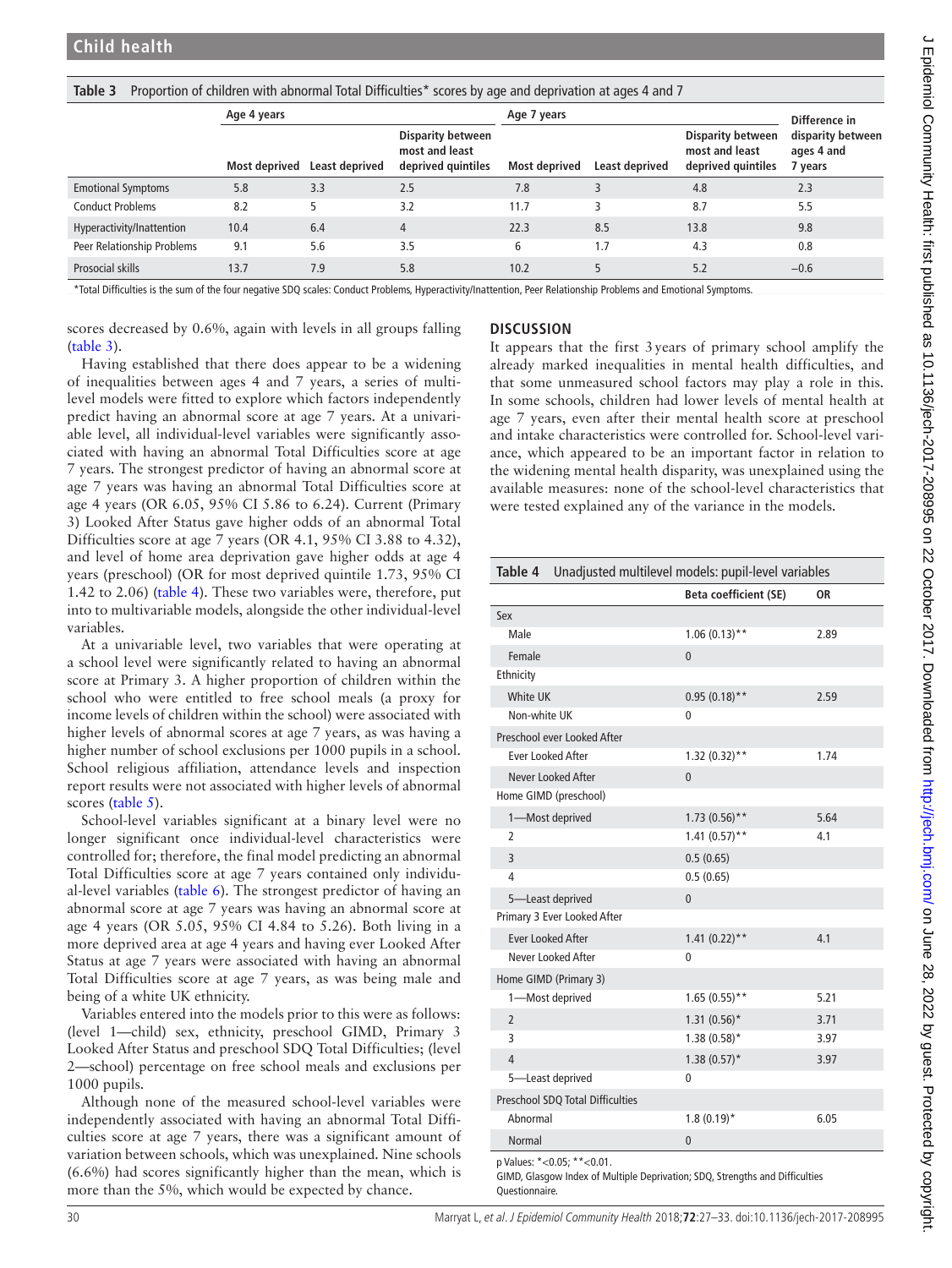<span id="page-4-0"></span>

|           | <b>Table 5</b> Univariable multilevel models containing school-level |
|-----------|----------------------------------------------------------------------|
| variables |                                                                      |

|                                                                                           | <b>Beta coefficient (SE)</b> | <b>OR</b> |
|-------------------------------------------------------------------------------------------|------------------------------|-----------|
| Religious affiliation                                                                     |                              |           |
| Catholic                                                                                  | 0.14(0.19)                   |           |
| Non-denominational                                                                        | $\mathbf{0}$                 |           |
| Attendance                                                                                |                              |           |
| Below average                                                                             | 0.13(0.23)                   |           |
| Average or above                                                                          | 0                            |           |
| Her Majesty's Inspectorate for education/<br><b>Education Scotland score (continuous)</b> | $-0.04(0.12)$                |           |
| Follow-up inspection required (continous) t                                               | $-0.16(0.18)$                |           |
| % FSM entitlement (continous)#                                                            | $0.021(0.006)**$             | 1.02      |
| Exclusions per 1000 pupils (continous) §                                                  | $0.005(0.002)$ **            | 1.01      |

p Values: \*<0.05; \*\*<0.01.

†Where a school did not reach a satisfactory level during a school inspection, they may be required to have a follow-up inspection a short time later. These data, therefore, give an indication of an overall poor inspection report.

‡The proportion of children in a school who, due to their household income, are entitled to receive a free school meal (FSM).

§The number of pupils per 1000 in a school who have been excluded from school in the previous year.

#### **Strengths**

**Ouestionnaire** 

The major strength of this study is that it uses routinely collected data collated by Glasgow City Council Education Services: this ensures high completion rates and thus avoids the traditional cohort study problems of selective attrition based on behavioural problems and deprivation.<sup>27</sup> The SDQ is a widely used and

<span id="page-4-1"></span>

|                                         | <b>Beta coefficient (SE)</b> | <b>OR</b> |
|-----------------------------------------|------------------------------|-----------|
| Constant                                | $-4.6(0.36)$ **              |           |
| Sex                                     |                              |           |
| Male                                    | $0.99(0.14)$ **              | 2.69      |
| Female                                  | 0                            |           |
| Ethnicity                               |                              |           |
| White UK                                | $0.82(0.19)$ **              | 2.27      |
| Non-white UK                            | $\mathbf{0}$                 |           |
| Home GIMD (preschool)                   |                              |           |
| 1-Most deprived                         | $1.16(0.33)$ **              | 3.19      |
| $\overline{2}$                          | $1.1(0.33)$ **               | 3.0       |
| $\overline{3}$                          | $0.74(0.34)$ *               | 2.1       |
| 4                                       | $0.79(0.34)$ *               | 2.2       |
| 5-Least deprived                        | $\mathbf{0}$                 |           |
| Primary 3 Ever Looked After             |                              |           |
| <b>Ever Looked After</b>                | $1.29(0.25)$ **              | 3.63      |
| Never Looked After                      | 0                            |           |
| <b>Preschool SDQ Total Difficulties</b> |                              |           |
| Ahnormal                                | $1.62(0.21)$ **              | 5.05      |
| Normal                                  | $\mathbf{0}$                 |           |
| Cons/cons                               | 0.62(0.15)                   |           |
| Schools                                 | 137                          |           |
| Cases                                   | 3033                         |           |

well-validated measure. The use of the teacher-rated version of the SDQ is arguably more objective than the parent-rated SDQs used in the majority of previous studies, the latter of which may be associated with the parent's own mental health or their view of what 'normal' may be, rather than by comparison with peers.

#### **Weaknesses**

The main strength of the study is also its weakness: the fact that we are dependent on routinely collected data, while having many advantages, also has the disadvantage of lack of detail. The study lacks many of the demographic variables, which may explain more of the individual-level variation (eg, lone parent status and household income), as well as the 'softer' school-level measures (eg, teacher–pupil relationships, school culture and environment). In addition, data were collected in Glasgow City alone. Glasgow City is a particularly deprived part of the UK and faces substantial issues with substance misuse and violence, as well as poor health across the life course. This may mean that socioeconomic inequalities have a greater effect here than in other parts of the world, although another study by the authors using Scottish birth cohort data indicated that mental health difficulties at the preschool stage were no different in other parts of Scotland.<sup>[28](#page-6-16)</sup>

Differences by school in children's mental health were found, even after children's preschool mental health score and the intake characteristics of the school were controlled for. Such findings are supported by previous evidence, which suggests that school differences exist at the primary school age in relation to both victimisation and bullying<sup>29 30</sup> and behavioural problems.[31 32](#page-6-18) Rutter suggested that most schools are 'good enough' for children's development and that the quality of schools in the UK demonstrates little overall variation. He suggested that only around 3% of the variance is explained by the school, in contrast to 11% at the class level and 86% at the individual level. $31$  In the present study, after individual and school characteristics were controlled for, only 9 out of 137 schools were performing significantly worse in relation to student's mental health. Future research is required to discover what is different about these schools; however, overall the results do suggest that the majority of schools are very similar in their levels of children's mental health difficulties, once other factors are controlled for.

The strongest predictor of having mental health difficulties at age 7 years was having mental health difficulties reported at age 4 years: this indicates that nursery staff should look out for signs of mental health difficulties, even at this very young age. Previous research suggests that even in Norway, a country renowned for having one of the best developed health systems in the world, only 10% of 4-year olds with mental health problems receive any help, and this only increases to 2[5](#page-6-2)% of 10-year olds<sup>5</sup>: it seems likely that this figure would be higher than in other high-income countries, for example, UK and USA. On the other hand, this association between preschool and primary school mental health should also be viewed with caution: while having an abnormal score increases the odds of having later difficulties, a substantial number of children demonstrating problems at age 4 years will not be showing signs of any difficulties by age 7 years. Previous research has warned of the dangers of labelling children at the start of school, with children who were labelled to their teachers as having ADHD being *more* likely to demonstrate continuing difficulties in later primary school, in contrast to those who were displaying ADHD symptoms at the start of primary school but whose teachers were not informed that they had ADHD.<sup>[33](#page-6-19)</sup>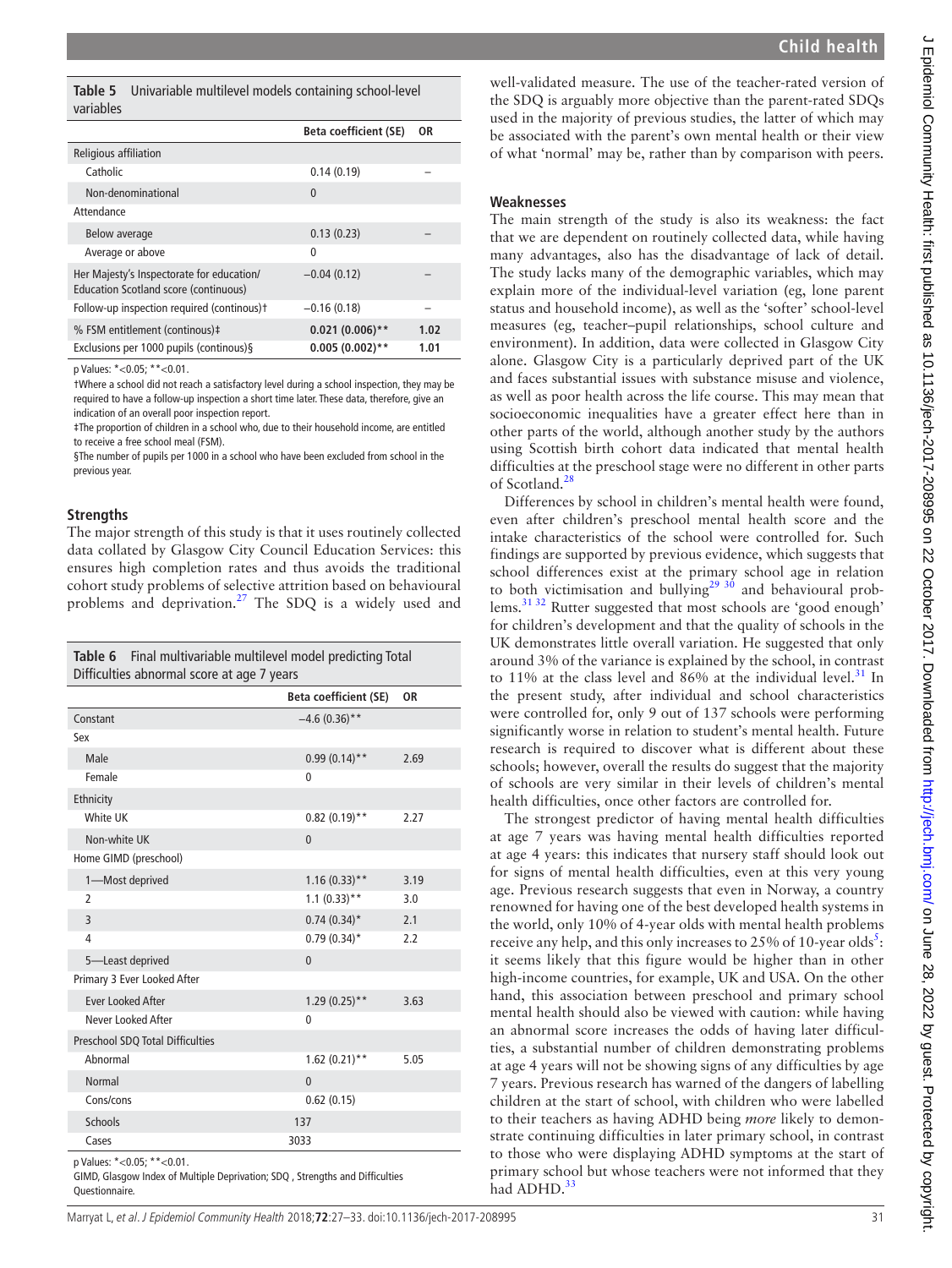# **Child health**

Children's backgrounds were also highlighted as important factors in the development of their mental health within the school setting. This is of key importance in areas such as Scotland, where children tend to have similar backgrounds within schools due to the catchment area system operating, in which children tend to attend the school closest to where they live.

The strongest demographic indicator of mental health difficulties was having ever had Looked After Status, similar to previous evidence which found that looked after children were more likely to have poorer mental health than children who have never had Looked After Status.<sup>[34–37](#page-6-20)</sup> This is likely related to the fact that the overwhelming majority of young children come into the care system because of abuse and neglect, which may well reflect an association between such adverse childhood experiences and early mental health problems.<sup>38</sup> One British study found prevalence rates of any psychiatric diagnosis in looked after children in the UK as 46.4%, in contrast even to 14.6% of children in the *most disadvantaged* private households.[39](#page-6-22) A further study, based in Scotland, of looked after children highlighted 44% of looked after children having a psychiatric diagnosis with impaired psychosocial functioning.

As this study indicated, children from the poorest backgrounds started school with higher levels of mental health problems, and the gap between the poorest and the most affluent children had increased substantially by age 7 years. It was striking that, even having controlled for the child's initial mental health score and all other available characteristics, children living in the two poorest area deprivation quintiles had odds three times higher of having a mental health problems at age 7 years, compared with their more affluent counterparts in the top income quintile. Substantial amounts of evidence supports this association between living in poverty and poorer psychosocial outcomes during childhood.<sup>[40–42](#page-6-24)</sup> Multiple mechanisms are likely to be at work: children who grow up in lower income households have an increased likelihood of having parents who experience greater levels of stress, which may be transmitted to children. Furthermore, they are more likely to experience a poorer home environment, for example, having fewer resources, such as books, which may encourage optimal development, and may additionally be more likely to witness violence and other forms

### **What is already known on this subject**

Around 1 in 10 children in the UK will experience a mental health problem. Disparities in mental health by socioeconomic group have been evidenced; however, no one knows how early they start. Schools are a prime location for intervening in mental health difficulties. At present, little is known about the impact of schools on the development of mental health in younger children and the role they play in reducing disparities between socioeconomic groups.

# **What this study adds**

This study demonstrates that children from disadvantaged backgrounds start school with poorer mental health and that these disparities widen over the first 3 years of school. The majority of difference between children's mental health development in different schools was due to differences in intake characteristics of the students.

of domestic abuse, all of which have been evidenced to affect social, emotional and behavioural functioning.<sup>43-45</sup>

One hypothesis explaining this increasing disparity is that more affluent children start school 'ahead of the game', that is, with better language and social skills than their less affluent peers, as well as being physically taller.<sup>46 47</sup> Starting school for this group may act as a stimulus, building on their prior skills and improving their social, emotional and behavioural development. Interactions between nature and nurture may also be at work; for example, children who are genetically predisposed towards hyperactivity may be more likely to exhibit symptoms when in an environment of chronic deprivation, poor peer relationships and bullying.<sup>48</sup> This should be explored in future research.

#### **Conclusions**

Children with high levels of social, emotional and behavioural problems, and those from more deprived backgrounds, need extra support in the preschool and early school years to help narrow these inequalities. Children from the most deprived backgrounds started school with higher levels of mental health difficulties, compared with the most affluent children, and this disparity widened dramatically over the first 3years of school. Routine monitoring of the impact of primary schools on mental health is warranted.

#### **Twitter** lmarryat

**Acknowledgements** First and foremost, the authors would like to thank the schools, parents and staff who participated in the data collection process. The authors would also like to thank Kim Jones for her help in putting and collating the data. We would also like to thank Glasgow City Council Education Services for their support and help with data collection and the SDQ Steering Group for their guidance.

**Contributors** LM cleaned the data and carried out the analysis. PW and LT designed the study. LM, PW, LT and HM were involved in discussions around interpretation of the results. LM, PW, LT and HM read various drafts and the final manuscript and all suggested edits prior to submission. LM, PW, LT and HM read and approved the final manuscript.

**Funding** The study was funded by the Scottish Government, Glasgow City Council and the Gillberg Neuropsychiatry Centre. LM is supported by the Farr Institute @ Scotland, which is supported by a 10-funder consortium: Arthritis Research UK, the British Heart Foundation, Cancer Research UK, the Economic and Social Research Council, the Engineering and Physical Sciences Research Council, the Medical Research Council, the National Institute of Health Research, the National Institute for Social Care and Health Research (Welsh Assembly Government), the Chief Scientist Office (Scottish Government Health Directorates), (MRC Grant No: MR/K007017/1). LM sits in the Scottish Collaboration for Public Health Research and Policy, which is funded by MRC grant MR/K023209/1.

**Competing interests** None declared.

**Provenance and peer review** Not commissioned; externally peer reviewed.

**Data sharing statement** Data are owned by Glasgow City Council Education Services and are not currently publicly available.

**Open Access** This is an Open Access article distributed in accordance with the terms of the Creative Commons Attribution (CC BY 4.0) license, which permits others to distribute, remix, adapt and build upon this work, for commercial use, provided the original work is properly cited. See:<http://creativecommons.org/licenses/by/4.0/>

© Article author(s) (or their employer(s) unless otherwise stated in the text of the article) 2018. All rights reserved. No commercial use is permitted unless otherwise expressly granted.

#### **References**

- <span id="page-5-0"></span>1 Marmot M, Allen J, Goldblatt P, et al. The Marmot review: fair society, healthy lives. The strategic review of health inequalities in England post-2010: Department for International Development, 2010.
- <span id="page-5-1"></span>2 Uphoff EP, Pickett KE, Cabieses B, et al. A systematic review of the relationships between social capital and socioeconomic inequalities in health: a contribution to understanding the psychosocial pathway of health inequalities. [Int J Equity Health](http://dx.doi.org/10.1186/1475-9276-12-54) 2013;12:54.